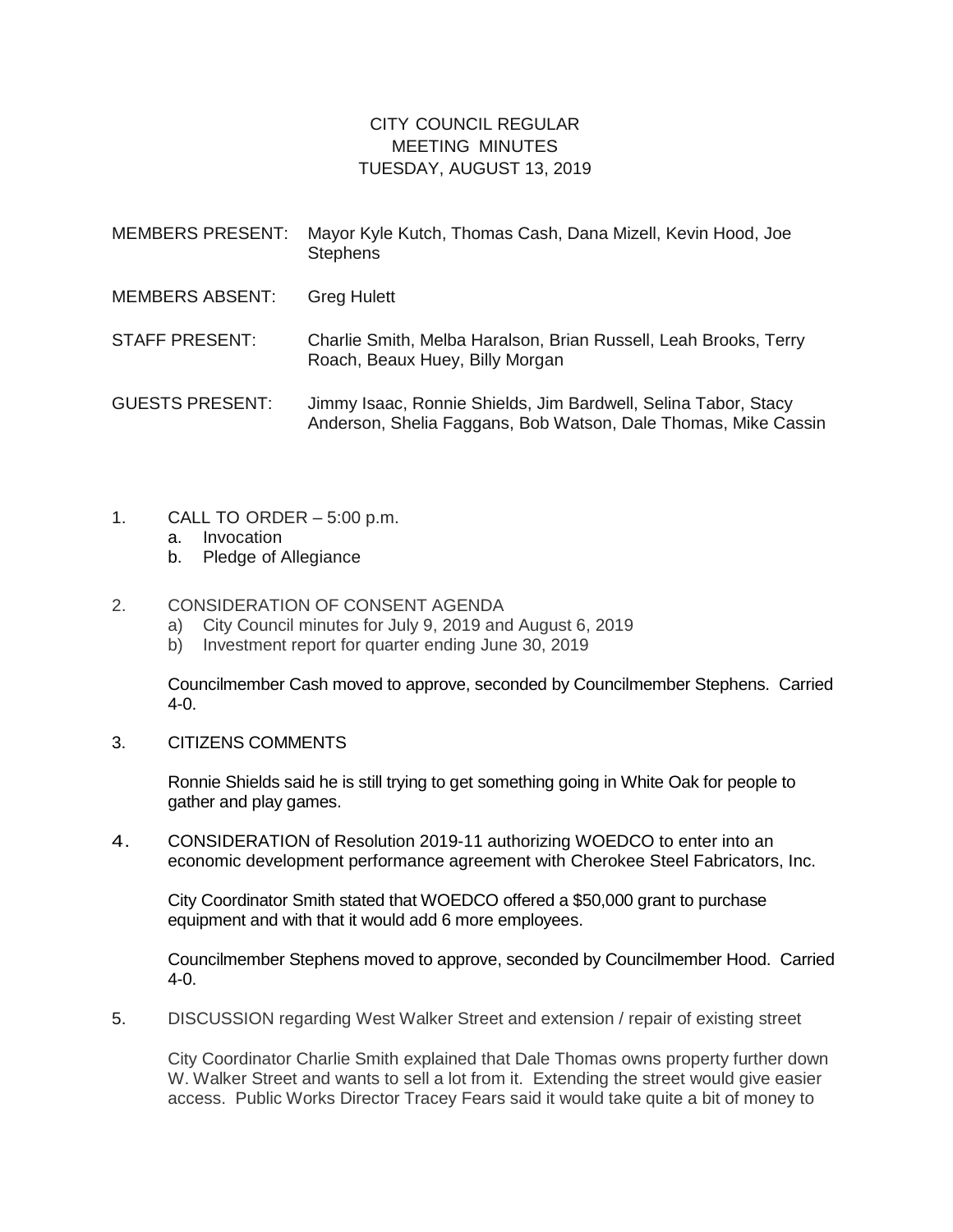## CITY COUNCIL MEETING MINUTES August 13, 2019 Page 2

extend the street. Councilmember Hood received affirmation from City Coordinator Smith that this is typically a developer's responsibility. Mr. Smith said he will visit with Mr. Thomas and point him toward our subdivision ordinance. Dale Thomas asked if the city claims that street and if so, he would like to see it maintained as other streets. He said extending the street would open up a lot of property. He just needs to know what the city's position is. City Coordinator Smith said this needs to be brought before the Planning & Zoning Commission.

6. CONSIDERATION of Ordinance 2019-03 to approve amendments and adjustments to fiscal year 2019 budget

Councilmember Hood moved to approve the amendments and adjustments as presented, seconded by Councilmember Cash. Carried 4-0.

7. PRESENTATION of proposed budget for fiscal year 2020

Assistant City Manager/City Secretary Haralson presented highlights of the proposed budget.

City Coordinator Smith talked about upcoming needs that are not included in the budget, i.e. \$300,00 for street repairs, George Richey Road and Hwy 42 expansions for which we need to fund by selling certificates of obligation. He also cited water main breaks currently under repair from Big Sandy and the added cost of buying raw water from Longview, plus a possible new pump station from the Sabine River.

8. CONSIDERATION of PROPOSED ad valorem tax rate for fiscal year 2019-2020 *(If proposed rate exceeds the effective tax rate a record vote must be taken and date and time of two public hearings must be announced.)*

ACM/City Secretary Haralson stated the tax rate revenue in the proposed budget is calculated at the current tax rate of \$0.58628/\$100, which is over the effective rate of \$0.55778/\$100. She explained that current law sets the rollback rate at 8% over the effective rate. Currently, if a city adopts a rate that is higher than the rollback rate, citizens can petition for an election to "roll back" the rate. Senate Bill 2 becomes effective 1/1/2020, which prohibits a city from adopting a tax rate that is 3.5% above the effective rate without a mandatory election and voter approval. This year's proposed tax rate of \$0.58628 is 4.8% above the effective rate, so if SB 2 were in effect now we could not adopt the proposed budget unless voters approved the rate at a special election in November. This is the year to budget for street work and other capital projects.

Councilmember Hood moved to propose the rollback tax rate of \$0.60240/\$100. Motion seconded by Councilmember Cash. Record vote taken; Councilmembers Mizell, Stephens, Cash and Hood in favor, none opposed.

Mayor Kutch announced the two public hearings on the tax rate will be held August 20<sup>th</sup> and September 3rd at 5:00 p.m.